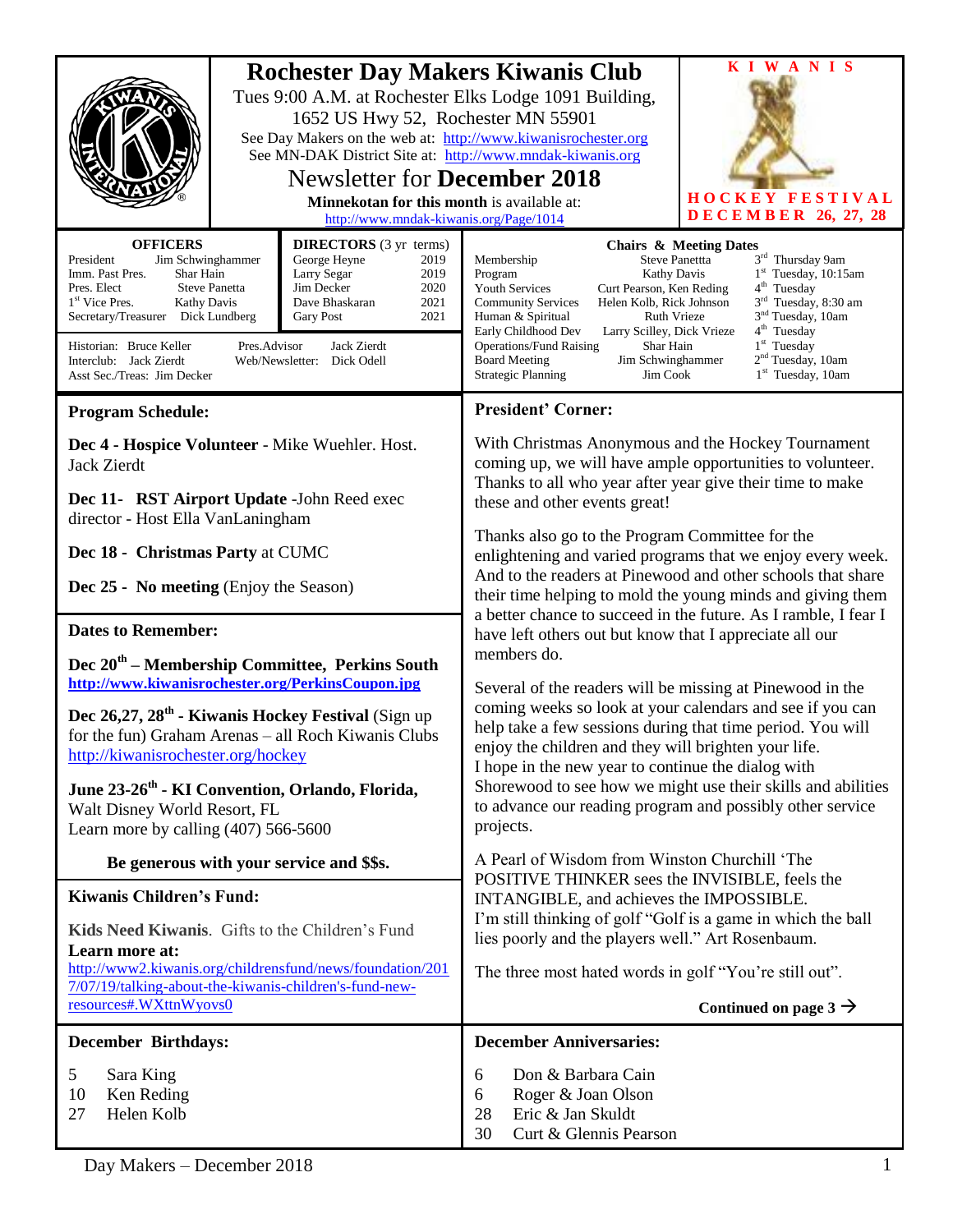## **Secretary/Treasurer's Report – 11/13/2018**

| <b>Bank Balance 10/31/2018:</b> | \$21,655.21 |
|---------------------------------|-------------|
| Bike Repair Fund:               | 34.30<br>S. |
| <b>Charitable Account</b>       | \$5,220.43  |
| Administrative Fund:            | \$5,883.65  |
| Service Fund:                   | \$10,516.83 |

**October Service Hour Statistics:** 575 hours by 33 members, 57% Participation.

# **November Board Meeting Summary**

Next year will be our club's  $25<sup>th</sup>$  anniversary, (July 26, 2019). An Ad Hoc committee of Shar Hain, Richard Lundberg, Bob Nowicki, and Jack Zierdt will begin making plans for a celebration. A line item is included, in the 2018/2019 budget, for expenses. Bob Nowicki will update our club's history. Kathy Davis and Jim Schwinghammer will call a meeting to review and select a date and venue. Willow Creek Golf, Castle (Old Senior Center), and VFW are being considered.

The board discussed a Rochester School District initiative to pursue a grant, which would assist homeless families that have children attending our schools. The Youth Committee will follow up.

The membership committee is reaching out to the executives at Shorewood to tell our story, and possibly pick up some members and/or readers there.

The board was informed that the Diversity Council is planning to pursue funding for a service that would provide legal aid for immigrants. There will be a program explaining this in the February/March timeframe.

# **COMMITTEE REPORTS**

**Community Service-** Christmas Anonymous and the Kiwanis Hockey Festival is coming up in December. Sign-up sheets will be available soon. Shar Hain will manage the Salvation Army Bell Ringing sign-ups at Shopko.

**Early Childhood Development-** Pre-school reading will wrap up in December.

**Human & Spiritual Values-** Cards are being sent to members who are currently unable to attend meetings for health reasons. Rides to meetings will be arranged for those who would like them.

**Continued next column**

#### **Secy/Treas Report: (Continued)**

**Membership-** Jim S. will follow-up at Shorewood to seek reading volunteers and possibly members.

**Operations/Social Media/Web Site/Fund Raising-** The committee would like the board to make a decision on whether or not to continue the Golf Ball Drop Fund Raiser another year. The board passed a motion to discontinue doing the Golf Ball Drop Fundraiser. The committee will look into some Fund Raising ideas: Schwans, Pancake Breakfast at Applebee's, A Organ Concert at CUMC with a free will offering.

## **Richard E. Lundberg**, Secretary

#### **Harriet Bishop K-Kids:**

The Bishop K Kids had their first meeting of the year in October and 38  $4<sup>th</sup>$  and  $5<sup>th</sup>$  graders are signed up.

President Hamza Al-Zuhairi, who was vice president last year and lead the group in the Pledge of Allegiance and the Kids pledge. Advisors this year are Katie Schafer and Amanda Sikkink. Initial project was to make, sign and send thank you cards to Knudsen Construction office in Rochester and Minneapolis for their donation of the bases for the Buddy Benches at the school.

The role of the officers was also explained and those interested were asked to submit a copy of their speech to Mrs. Schafer and if approved they were allowed to make campaign posters.

At the Nov 14 meeting those running for office read their speeches, and in a new twist voting was done electronically on I-pads. Those elected were:

- President Hamza Al-Zuhairi
- Vice President Carina Johnson
- Secretary Kaylie Reiland
- Treasurer Ben Stolz
- Publisher Jack Wynia

The group then broke into subgroups to brainstorm possible projects they would like to work on during the upcoming months. Their next meeting is Dec 18.

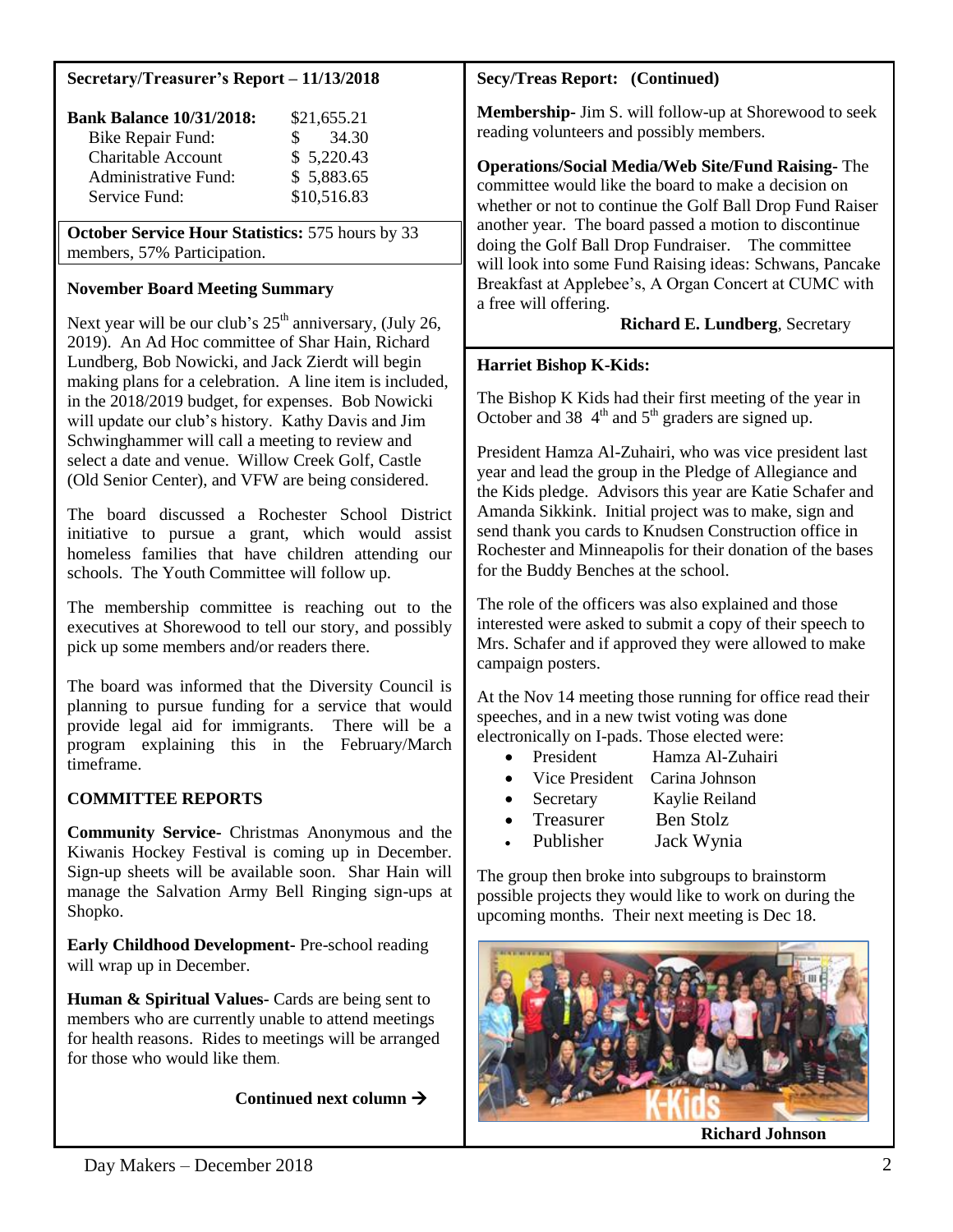## **Presidents Corner:** Continued from page 1

The Christmas Truce - In 1914, World War I was being fought as Christmas Eve settled upon the battlefield. The divide between the opposing forces was known as No Man's Land, the sliver of space between opposing trenches. Tired of the fighting, soldiers sang Silent Night and the First Noel. As tensions relaxed, both sides shared stories, photos of loved ones, schnapps and even played soccer. Peace at Christmas but only for a brief time.

Bring peace and joy to one and all this Christmas season.

 **Jim Schwinghammer**, President 2018-2019

# **Kiwanis Hockey Festival:**

See Bob Nowicki for sign-up opportunities to work the Hockey Festival Event, December 26 thru 28<sup>th</sup> at Rochester Graham Arenas.

This is a major fund raising event for all Rochester Kiwanis clubs and the funds are shared between the clubs based upon each clubs participation in supporting the event. Sell tickets, take tickets, work the arena, setup and take down….lots of activities. <http://kiwanisrochester.org/hockey>

**Dick Odell**

# **Christmas Anonymous:**

Thirty (heavy) tables and moving carts for upcoming Christmas Anonymous event were delivered to CUMC for the big event with a big truck and big trailer.

The real work begins soon when the food semi-trucks arrive and the food is moved into the church. Then our rebuilt Kiwanis bicycles arrive for distribution, etc.



Be sure and see Rick Johnson for the sign-up opportunities to help make many families have a joyful Christmas this year. Think, "What more can I do?" **Dick Odell**

# **Pizza Ranch Fund Raiser:**

A big thank you to all of our members that helped to make our Pizza Ranch "Tips Night" on November 6th a success this year.



Some members even brought family or neighbors along with them.



Also, there were a number of our members that supported our fundraiser by coming to eat and work.



November 6, 2018 - Pizza Ranch Results:

- \$172.15 tips
- \$205.13 10% of night's profits
- \$377.28 TOTAL (Service Budget Contribution)

 **Judy Zierdt and Jim Cook**, co-chairs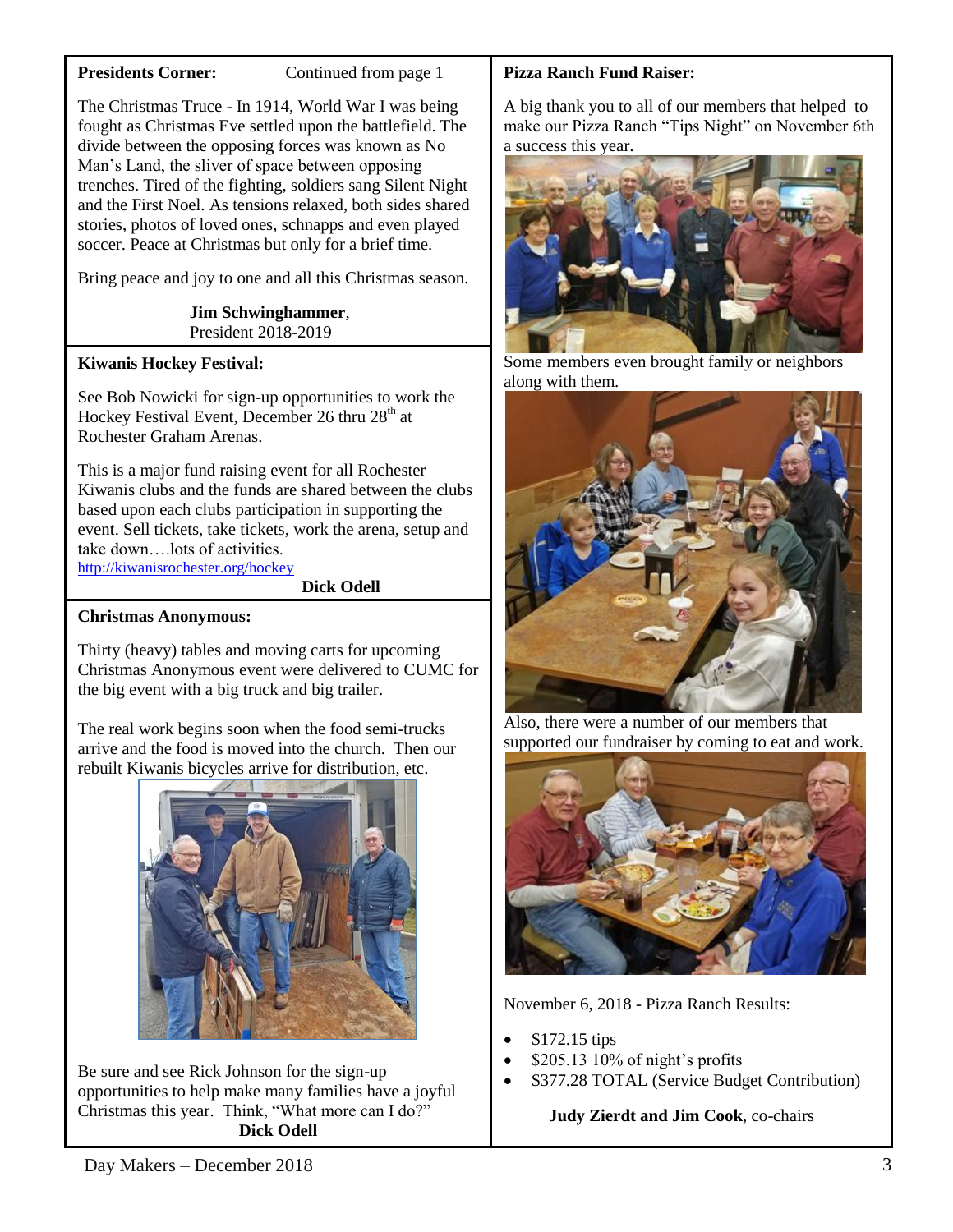#### **New Member: Rebecca "Becky" Hopson**

Born in Louisiana on the bayou Moved to Texas when two To an oil camp Where she graduated a state champ.

Went to Southwestern across the street Then to UT of Austin for a major feat Graduating in art history With an elementary teaching victory.

Meeting husband Joe and having Joseph and Jenny Their lives were blessed aplenty. In 1997, IBM moved them to the snow And they didn't say "No."

Joseph and Jenny graduated Century, becoming an engineer

And a Mayo peer.

A teacher for 20 years, medical transcriptionist for 19 years,

Becky retired in May 2018 without any tears.

Hubby Joe now working at Hy-Vee In a bakery, They have played a lot of tennis And biked the Mickelson Trail to the finish.

Aspiring children and communities to care To improve their world and share Knowledge and love for one another Is a wish like no other.



Welcome to the Day Makers Becky…. Our new poet extraordinaire. And a handbell ringer also. **Carolyn Heyne**

#### **Kiwanis Online Magazine:** Hockey Festival

*G* Kiwanis

**NEWS** 

Immeiate Past Lt Gov Randy Schmidt pulled together a great article for the Kiwanis Magazine featuring our Rochester Kiwanis Hockey Festival event.



The complete article may be read at: [https://www.kiwanis.org/news/newsitem/news/newsitem](https://www.kiwanis.org/news/newsitem/news/newsitem/team-work?_zs=6pPge1&_zl=jp8L5) /team-work?  $zs=6pPge1&z=ip8L5$ 

"The clubs bring in all the referees, make arrangements with the facility, schedule the games, get the trophies, plan the ceremonies and ensure everyone's safety," says Randall Schmidt, 2017-18 Division 7 lieutenant governor in the Minnesota-Dakotas District."We have to manage the event and everyone's expectations,"

Nice article by Randy and it raises the visibility of our Hockey Festival across Kiwanis Clubs.

I also recognized the photo they used…Bob Nowicki and Dick Odell pulled the photos together. **Dick Odell**

**Amazon Smile:** Works all year !

Did you know that **Kiwanis Charitable and Educational Corporation of Rochester Minnesota** has a unique AmazonSmile link that makes it easier for people to find and support your organization?

**What is my organization's unique link?** <http://smile.amazon.com/ch/51-0155637>

**What does my unique link do?**

When customers click on your organization's unique link, they skip the process to search for a charity to support among over 1 million eligible charities. Instead, they're taken to [smile.amazon.com](https://smile.amazon.com/gp/r.html?C=1M6BGKMKP99H2&R=3OOD1P9TII2&T=C&U=http%3A%2F%2Fsmile.amazon.com%2Fch%2F51-0155637%3Fref_%3Dpe_732550_208697260&A=A07BESDPTSG6XGUR7AFRA4EPQQIA&H=RHUCXYVNOO7QIJMPJZAUJAGCDSWA&ref_=pe_732550_208697260) and are automatically asked if they want to support **Kiwanis Charitable and Educational Corporation of Rochester Minnesota** and Amzon then provides a donation to our foundation.

 **Richard Lundberg and Dick Odell**